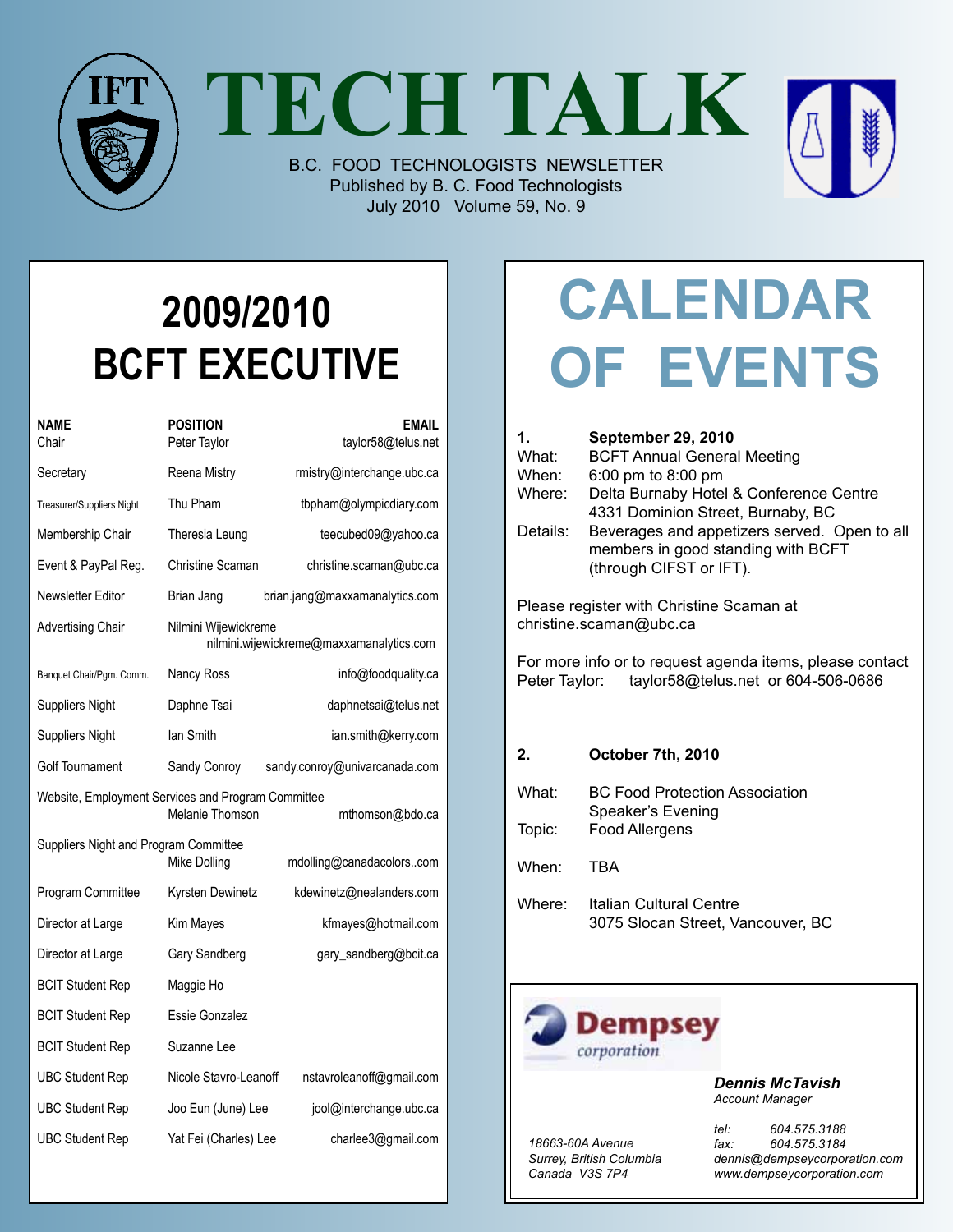# **CIFST/AAFC Conference 2010** *Safe and Healthy Food: Harvesting the Science*

#### **By Peter Taylor**

 With support from BCFT, I was able to attend the 49th conference for the Canadian Institute of Food Science and Technology (CIFST) which took place in Winnipeg Manitoba this year and represent the BC Chapter. This year's theme "Safe and Healthy Food: Harvesting the Science" highlighted the opportunities for utilizing science and technology to improve the safety and health of our food supply; a common goal that unites a broad spectrum of food and agri-food disciplines. The conference experience was a unique forum for learning, sharing and networking between industry, government and academia working in the agri-food sector.

 The opening Keynote Speaker Stephen Lewis, Professor in Global Health, McMaster University, set the stage by bringing an insightful perspective to our roles in the global context of food security. Even if you did not agree with his politics, his speech was interesting and well received.

 The keynote speech was followed by a two-day line up of industry symposia and technical presentations, including a special session on food and health challenges and opportunities for Aboriginal Peoples. A summary of the conference can be provided by contacting me at taylor58@ telus.net.

 The innovative program featured such topics as traceability, food safety, functional foods and nutraceuticals, dietary fibre, food processing and innovation, commercialization and more. A myriad of poster displays and industry trade booths was another way to learn about cutting edge science and business opportunities.

 The Student Challenge was won by UBC. BCFT provided financial support for the UBC team to attend the conference. Congratulations to Sara Saberi, Keely Johnston, Jay Martiniuk and Angie Dueck.

 BC was well represented at the annual CIFST awards presentation by winning 3 awards of the 5 presentations.

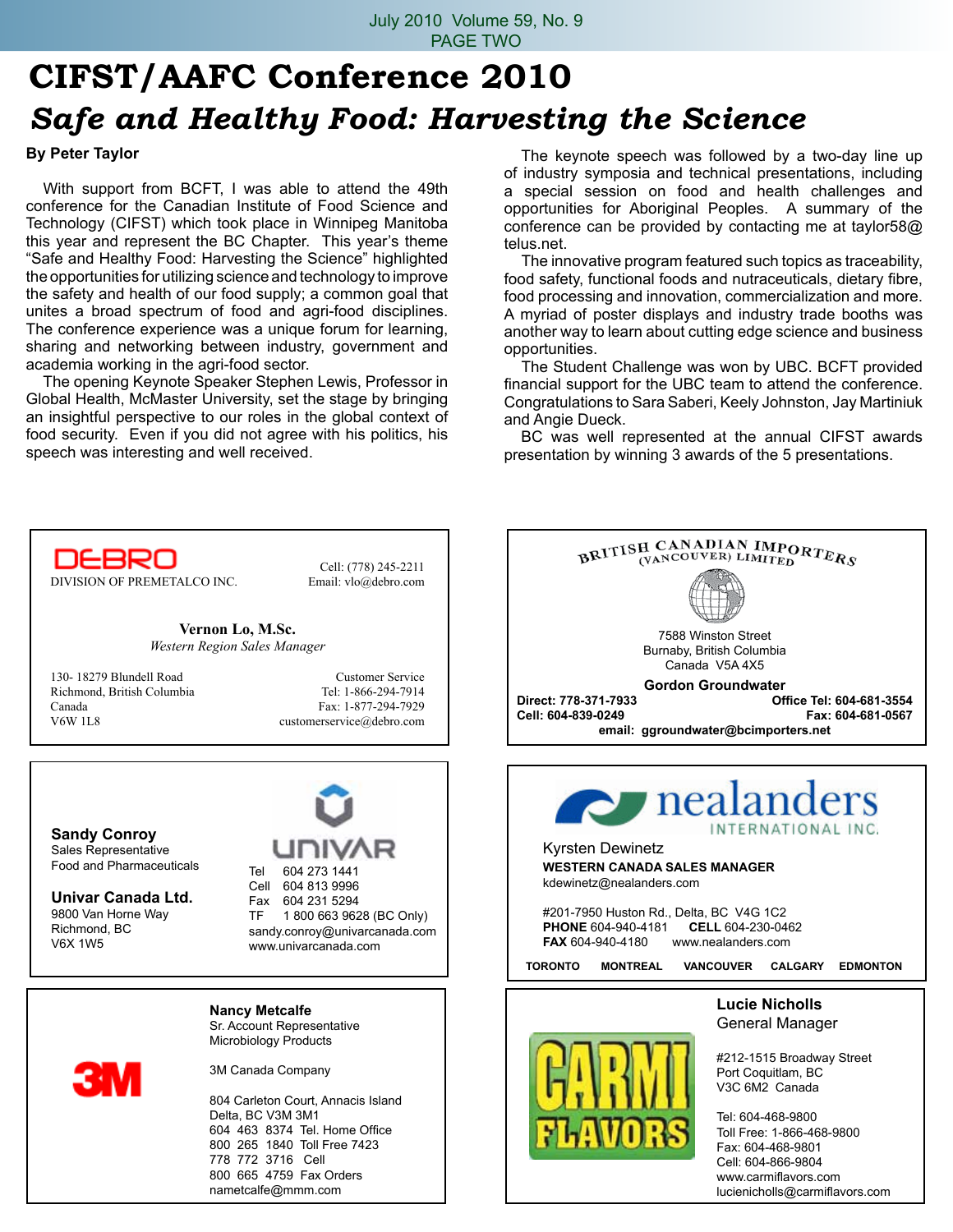# **British Columbia Produces Award Winners!**

#### **By Anne McCannel**

 British Columbia was well represented at the national Canadian Institute of Food Science and Technology (CIFST) awards ceremony held at the CIFST / AAFC conference in Winnipeg in May.

**Enwave Corporation**  received the Gordon Royal Maybee award, which honours their outstanding contribution to the food sector through the development of commercialscale vacuum-microwave drying equipment and processes designed to replace freeze drying. Enwave sold and licensed its first commercial dryer in March 2009 to one of B.C.'s largest blueberry producers for the production of a new consumer product, crunchy "puffed" blueberries. The company recently announced plans to open a pilot plant adjacent to its engineering operation. This will allow the company to expand its



*BC participants at the CIFST conference include (l to r): Reihaneh Noorbakhsh, Eunice Li-Chan, Angie Dueck, Jay Martiniuk, Keely Johnston, Sara Saberi and Tim Durance*

marketing and sales efforts by providing larger-scale trial runs for product development.

**Dr. Eunice Li-Chan**, Professor, Food, Nutrition and Health, UBC, received the William J. Eva award. This recognizes her outstanding contribution to food science through research and service. Dr. Li-Chan's area of research has focused on the understanding of the relationship between molecular structure and function of protein and peptides. She has published over 100 articles in refereed journals, and many others in non-refereed publications. She is exceptional in her ability to offer technical direction and leadership, and has inspired many young food scientists through her teaching at UBC.

**Rebecca Robertson**, Research Associate for the Integrative Bioscience Research Cluster at BCIT and



MFS Practicum Coordinator at UBC, was acknowledged with the Food Production award. This award recognizes her exceptional contribution to the food processing industry in the area of Quality Assurance. Rebecca has specialized in the area of food safety, and worked with many different food processors in British Columbia. She is committed to enhancing British Columbia's capacity for technology transfer and development, and is chairing the Steering Committee that is working to establish a BC Agri-Food Centre.

 The UBC team of students **Sara Saberi, Keely Johnston, Jay Martiniuk and Angie Dueck** were recognized champions in the Marvin Tung Challenge Cup, defeating teams from the University of Saskatchewan, University of Manitoba, and Ryerson.

 Sincere congratulations are extended to all winners.

| <b>Ron Kuriyedath</b><br><b>Chief Chemist</b><br>Agri-Food Laboratories |
|-------------------------------------------------------------------------|
| (604) 324-1166<br>1-877-728-1188<br>(604) 324-1177                      |
|                                                                         |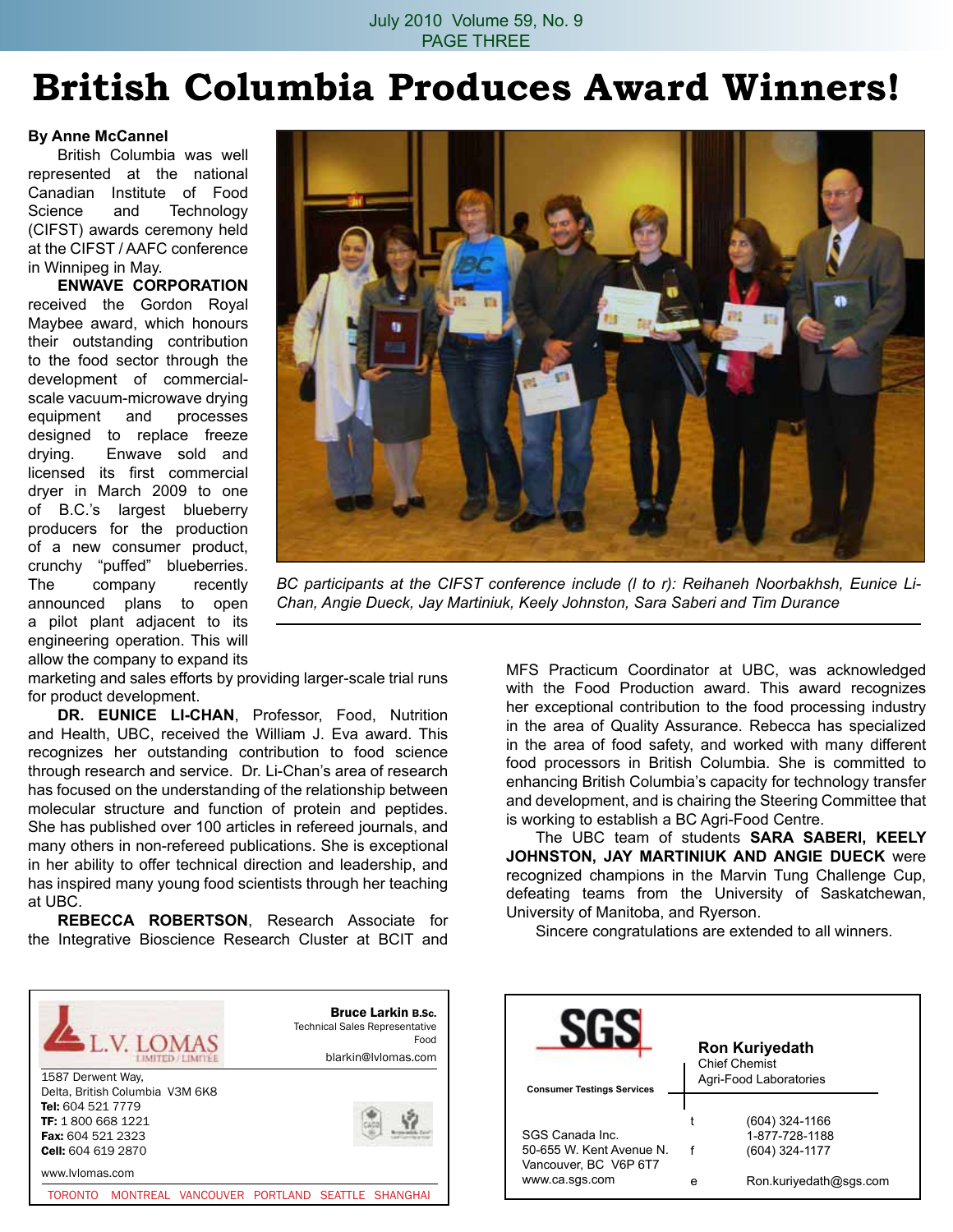### **UBC wins the 2010 CIFST Student Challenge**

#### **By Jay Martiniuk**

 Four students from UBC's Food, Nutrition and Health department attended this year's CIFST/AAFC conference in Winnipeg, MB to compete as a team in the conference Student Challenge. Structured in a timed, Jeopardy!-style format, the competition tested the knowledge of four student teams from food science and nutrition programs across Canada, asking questions in the areas of nutrition, food chemistry, microbiology and processing. Team members Angie Dueck, Keely Johnston, Jay Martiniuk and Sara Saberi finished the preliminary set of round-robin matches in first place, with the University of Saskatchewan in a close second. The final match against the U of S was close, but UBC finished the last round of questions ahead of the other team, winning the competition. Each student was awarded 150 dollars and the team was able to take the Marvin S. Tung Memorial Trophy back to UBC, where it is proudly on display in the Food, Nutrition and Health Building. Thanks to all the other UBC attendees for their support in the audience!

 Attending the conference was a fantastic experience for all the team members, not just because of the competition, but because of the opportunity to learn about the latest research in food science and also to meet other students, researchers and industry professionals from across the country. The team is extremely grateful for all of the support given by BCFT and the UBC FNH department – without it, attending and competing at the conference would not have been possible. The team would also like to thank Dr. Chris Scaman for her help in organizing the team, and Natalia Saenz for her competition advice.





The BCFT 2010 golf tournament and banquet was held on June 4th at Eaglequest Coyote Creek Golf Course in Surrey for the second year in a row. The weather was sunny and hot and all of the golfers had fun. Winners of the event included:

| <b>Ladies Longest Drive: Lucie Nicholls</b> |                                                  |  |  |  |
|---------------------------------------------|--------------------------------------------------|--|--|--|
| <b>Men's Longest Drive: Joe Buckman</b>     |                                                  |  |  |  |
| Ladies KP:                                  | Lucie Nicholls                                   |  |  |  |
| Men's KP:                                   | Dave Campfield                                   |  |  |  |
| <b>Winning Team:</b>                        | The team shot 6 under par.                       |  |  |  |
|                                             | Joe Buckman<br>Doug Luder<br><b>Brent Sasaki</b> |  |  |  |

 David Ng

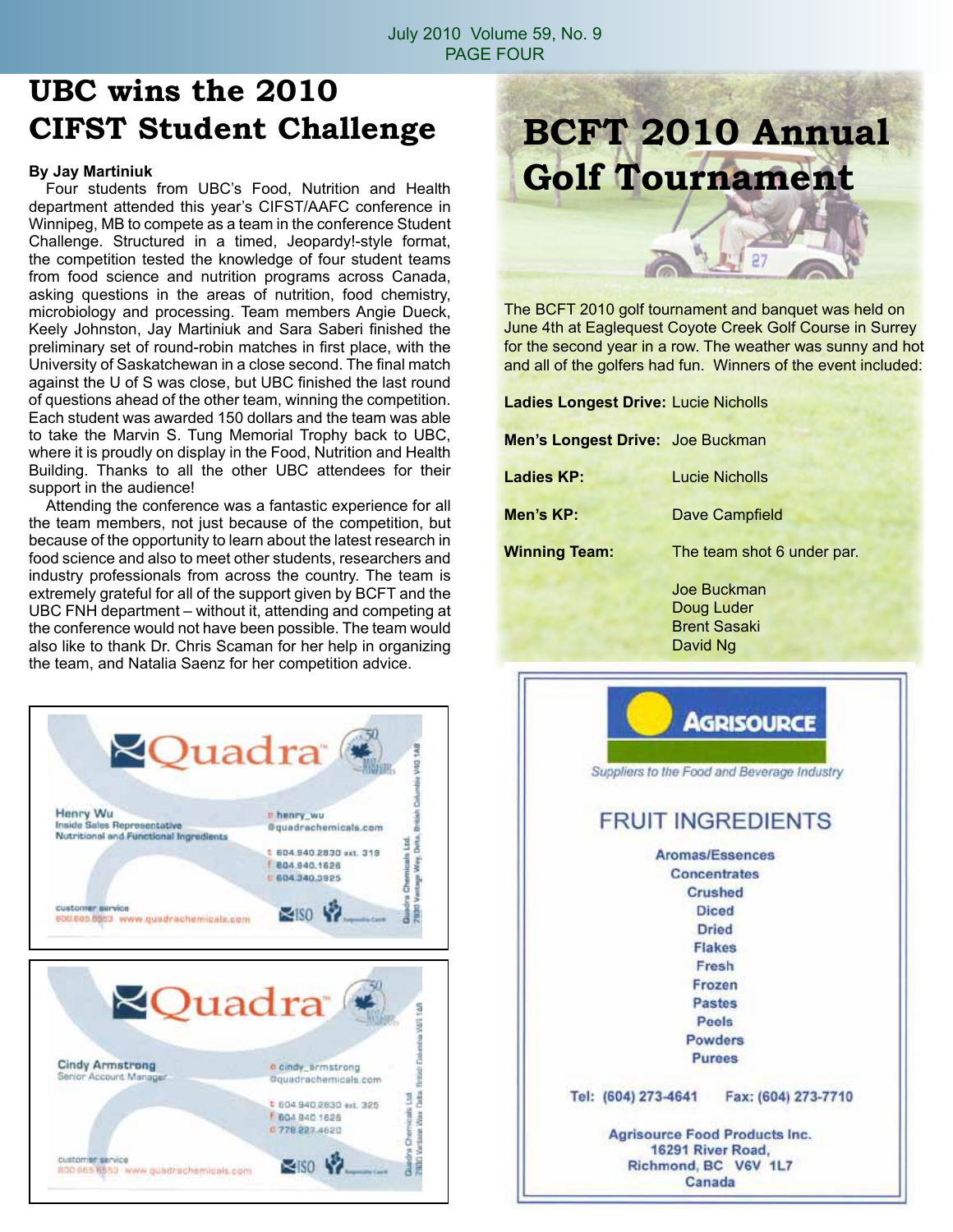## **BC Food Safety Stakeholders Group Initiative on Food Safety Policy for BC**

#### **Background**

 The BC Food Safety Stakeholders Group (BC FSSG) was formed in late 2009 to provide a forum for stakeholders throughout the food chain in British Columbia. BCFT has representation in this stakeholder group. The BCFSSG has begun an initiative to develop a multi-year strategic plan to advance food safety in BC. The objective of this plan is to capture and articulate a common set of needs including:

1) Creating a system level view of food safety in BC

2) Systematically identifying and prioritizing BC food safety issues

3) Harmonizing BC food safety strategy with relevant national strategies

4) Focusing BC efforts on those activities most important and relevant to the broad set of stakeholders involved in BC food safety

 The strategic plan will be a key document for the BC FSSG from which to guide planning, initiatives and coordination of agri-food related activities, communication and policy.

 The BCFSSG represents a BC industry wide forum to focus efforts and provide a discussion forum for all agri-food stakeholders across the province. This coordination aims to provide many benefits to stakeholders including policy clarity, sharing of resources and a forum to voice concerns.

#### **Developing the Plan**

 The approach taken to develop the strategic plan is one of collaboration. There are 19 unique stakeholders currently represented within the group covering large and small industry, government, academia and the public.

 At the most recent meeting of the BC FSSG, members agreed on an approach to developing a strategic plan for public release over the next six months. During this time, a combination of workshops, interviews and review sessions will be utilized to gain agreement on a common vision and initiatives to support the vision. This approach will ensure all perspec-



tives are captured, discussed and represented in the formulation of the strategic plan.

 The intent, and indeed challenge, of the plan is to articulate the top agri-food priorities and initiatives to improve food safety while fostering a viable industry and protecting consumer choice.

#### **Next Steps**

 Further to the collaborative approach, the next priority is to focus on gathering perspectives on various agri-food issues, challenges and opportunities. To accomplish this, each member organization will have the opportunity to contribute to the collection of perspectives through individual interviews and subsequent workshop sessions.

 This information will be collected and grouped into a collection of themes from which to drive common strategic themes and initiatives. The group will then begin the process of reviewing and refining the messages to ensure their constituent perspectives are addressed, accurately represented and concisely described.

#### **Contact**

 If you have any questions or concerns relating to the BCFSSG, please contact Peter Taylor with BCFT at taylor58@telus.net.



### **The BCFT Is Looking For You!**

As you know the BCFT is run entirely by volunteers and once again we are soliciting members for their interest in participating in next year's executive. We will have a number of vacancies to fill. Help keep our flame burning bright.

If you are interested in volunteering please contact Peter Taylor - ptaylor@bcft.ca.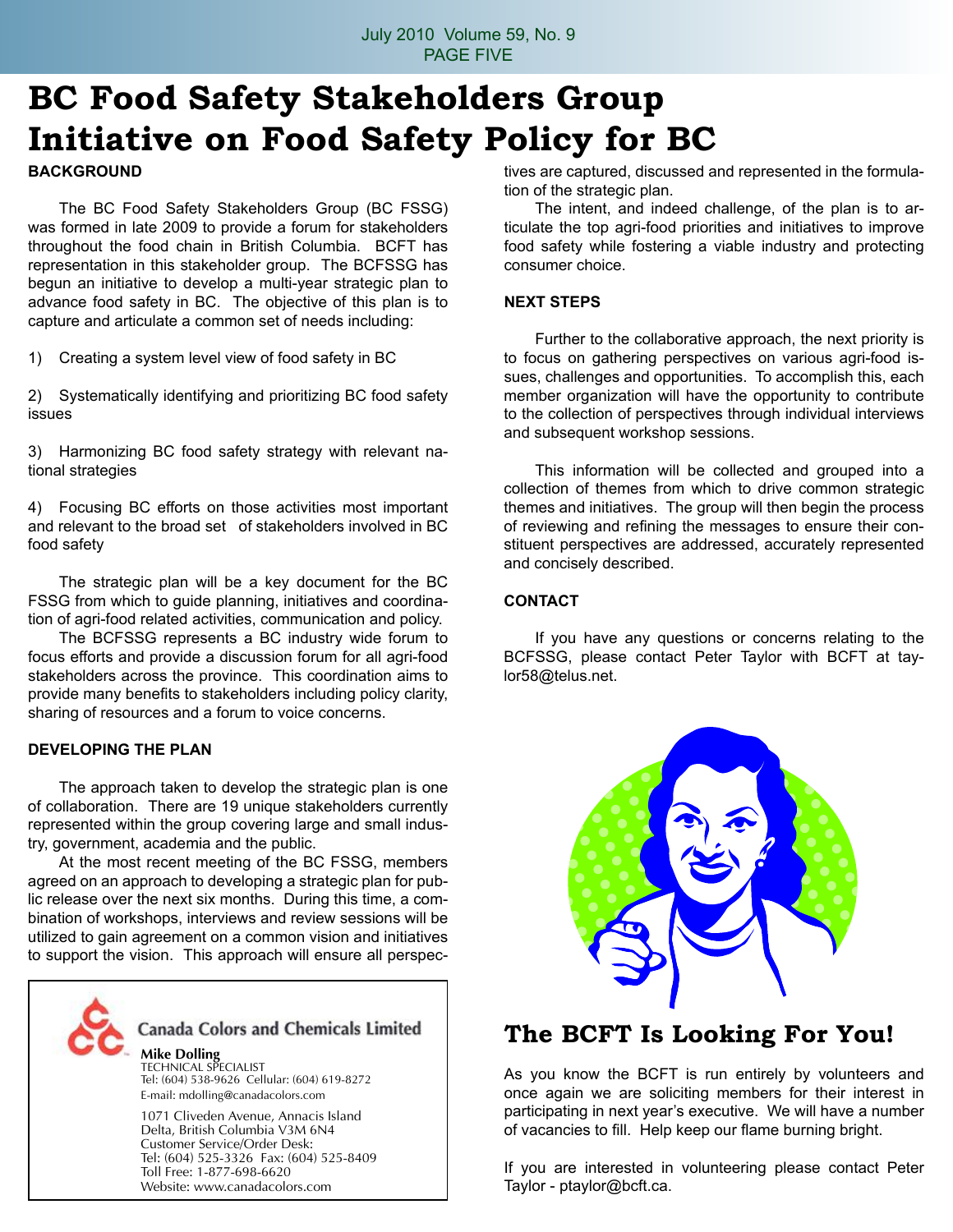

# **For Employers & Job Searchers**

BCFT sponsors 'no-charge' job postings and resume postings on our website. Please ensure the posting is in pdf or word document form. Optionally, we can provide a form for the job posting.

Check out the current positions available at this link. http:// bcft.ca/Positions\_available.htm

For more information or to post a job, contact Melanie Thomson at webmaster@bcft.ca

### *THINK ABOUT ADVERTISING IN TECH TALK*

 You can't afford to miss this opportunity to advertise with us!

 "Tech Talk" is published approximately 9 times a year by the British Columbia Food Technologists Association (BCFT). As the official publication of the association, Tech Talk reaches the local audience of individuals in the Food Science and Technology profession - your ad in Tech Talk will keep you on top of our readership of over 300 individuals. For complete details on placing your ad in Tech Talk, contact:

Nilmini Wijewickreme CanTest Ltd., 4606 Canada Way, Burnaby, BC V5G 1K5 Tel: 604-734-7276; Fax: 604-731-2386 E-mail: anilmini@cantest.com

 We accept either a type written, clear, ready-to-print copy of your ad in PDF or TIFF format in color or black and white, or a hard copy of business cards.

| Business card     | $(4" \times 2")$  | \$30  |
|-------------------|-------------------|-------|
| Page Sponsor      | $(8" \times 2")$  | \$50  |
| 1⁄4 Page Sponsor  | $(4" \times 5")$  | \$60  |
| 1/2 Page Sponsor  | $(4" \times 10")$ | \$90  |
| Full Page Sponsor | $(8" \times 10")$ | \$150 |

 (Rates indicated are on per issue basis. \*Discounts up to 10% are available for advertising in multiple issues\*).























### **Expertise in Food Analysis**

- Microbiology ٠
- **Food Chemistry** ٠
- **Nutritional Labelling**
- **Residue Testing**
- **Environmental Monitoring**

Tel: 604 734 7276 Toll free: 1 800 665 8566 foodsafety-yvr@maxxamanalytics.com

www.maxxam.ca